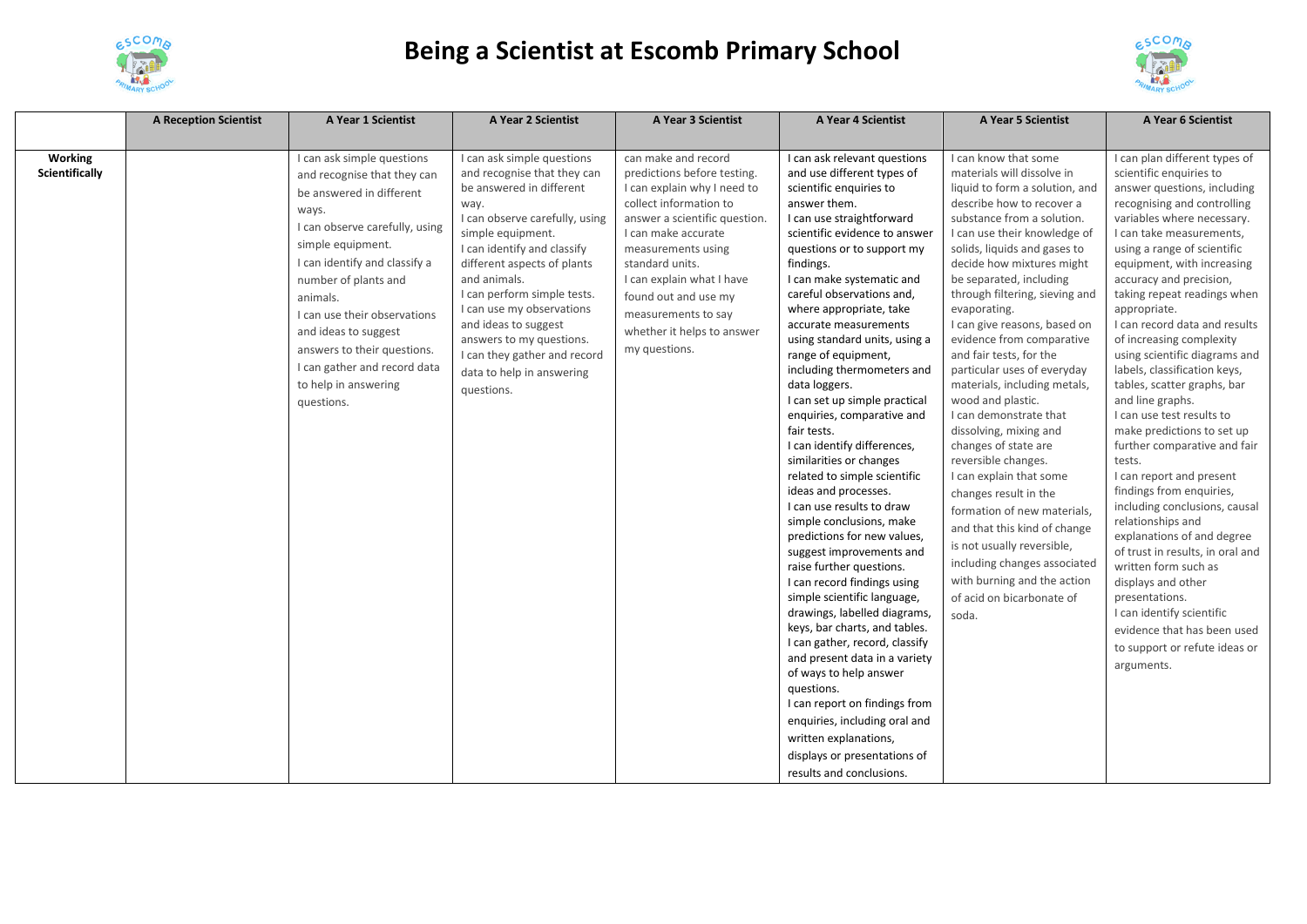| <b>Plants</b>                | I can identify and name a<br>variety of common, wild and<br>green plants.<br>I can identify and name a<br>variety of deciduous and<br>evergreen trees.<br>I can identify and describe<br>the basic structure of a<br>variety of common flowering<br>plants, including trees.                                                                                                                                                                                                                                                                               | I can observe and describe<br>how seeds and bulbs grow<br>into mature plants.<br>I can find out and describe<br>how plants need water, light<br>and suitable temperature to<br>grow and stay healthy.                                                                                                                                                                 | I can identify and describe<br>the functions of different<br>parts of flowering plants<br>(roots, stem/trunk, leaves<br>and flowers).<br>I can explore the<br>requirement of plants for life<br>and growth (air, light, water,<br>nutrients from soil, and<br>room to grow) and how they<br>vary from plant to plant.<br>I can investigate the way in<br>which water is transported<br>within plants.<br>I can explore the part that<br>flowers play in the life cycle<br>of flowering plants, including<br>pollination, seed formation<br>and seed dispersal.<br>I can set up a simple test to<br>explore the differences<br>between materials.<br>I can describe what it means<br>to reverse a change and<br>describe which changes can<br>and cannot be reversed. |                                                                                                                                                                                                                                                                                                              |                                                                                                                                                                                                                                                                                                                                                                                          |
|------------------------------|------------------------------------------------------------------------------------------------------------------------------------------------------------------------------------------------------------------------------------------------------------------------------------------------------------------------------------------------------------------------------------------------------------------------------------------------------------------------------------------------------------------------------------------------------------|-----------------------------------------------------------------------------------------------------------------------------------------------------------------------------------------------------------------------------------------------------------------------------------------------------------------------------------------------------------------------|----------------------------------------------------------------------------------------------------------------------------------------------------------------------------------------------------------------------------------------------------------------------------------------------------------------------------------------------------------------------------------------------------------------------------------------------------------------------------------------------------------------------------------------------------------------------------------------------------------------------------------------------------------------------------------------------------------------------------------------------------------------------|--------------------------------------------------------------------------------------------------------------------------------------------------------------------------------------------------------------------------------------------------------------------------------------------------------------|------------------------------------------------------------------------------------------------------------------------------------------------------------------------------------------------------------------------------------------------------------------------------------------------------------------------------------------------------------------------------------------|
| Animals,<br>including humans | I can identify and name a<br>variety of common animals,<br>including fish, amphibians,<br>reptiles, birds and mammals.<br>I can identify and name a<br>variety of common animals<br>that are carnivores,<br>herbivores and omnivores.<br>I can describe and compare<br>the structure of a variety of<br>common animals (fish,<br>amphibians, reptiles, birds<br>and mammals, including<br>pets). I can identify, name,<br>draw and label the basic<br>parts of the human body<br>and say which part of the<br>human body is associated<br>with each sense. | I can notice that animals,<br>including humans, have<br>offspring, which grow into<br>adults.<br>I can find out about and<br>describe the basic needs of<br>animals, including humans<br>for survival (water, food and<br>air).<br>I can describe the<br>importance for humans of<br>exercise, eating the right<br>amount of different types of<br>food, and hygiene. | I can identify animals,<br>including humans, need the<br>right types of nutrition, and<br>they cannot make their own<br>food; they get nutrition from<br>what they eat.<br>I can identify that humans<br>and some other animals<br>have skeletons and muscles<br>for support, protection and<br>movement.                                                                                                                                                                                                                                                                                                                                                                                                                                                            | I can construct and interpret<br>a variety of food chains,<br>identifying producers,<br>predators and prey.<br>I can describe the simple<br>functions of the basic parts<br>of the digestive system in<br>humans.<br>I can identify the different<br>types of teeth in humans<br>and their simple functions. | I can describe the ways in<br>which nutrients and water<br>are transported within<br>animals, including humans.<br>I can identify and name the<br>main parts of the human<br>circulatory system, and<br>describe the functions of the<br>heart, blood vessels and<br>blood.<br>I can recognise the impact of<br>diet, exercise, drugs and<br>lifestyle on the way my<br>body's function. |
| <b>Materials</b>             | I can distinguish between an<br>object and the materials                                                                                                                                                                                                                                                                                                                                                                                                                                                                                                   | I can identify and compare<br>the suitability of a variety of                                                                                                                                                                                                                                                                                                         | I can compare and group<br>together different rocks on                                                                                                                                                                                                                                                                                                                                                                                                                                                                                                                                                                                                                                                                                                               | I can compare and group<br>materials together,                                                                                                                                                                                                                                                               |                                                                                                                                                                                                                                                                                                                                                                                          |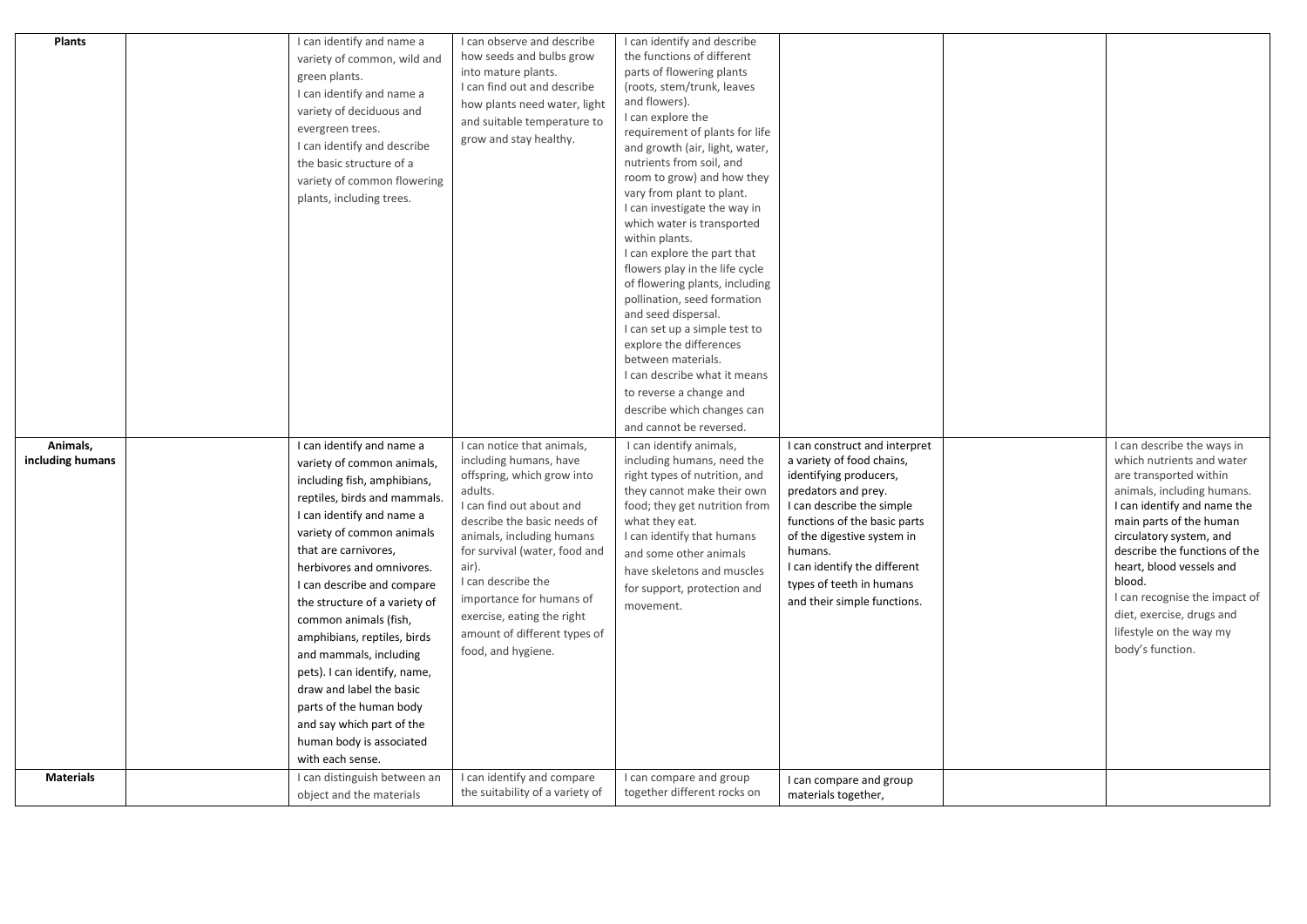| Seasonal change                     | from which it is made.<br>I can identify and name a<br>variety of everyday<br>materials, including wood,<br>plastic, glass, metal, water<br>and rock.<br>I can describe the simple<br>physical properties of a<br>variety of everyday<br>materials.<br>I can compare and group<br>together a variety of<br>everyday materials on the<br>basis of their simple physical<br>properties.<br>I can observe changes across<br>the four seasons.<br>I can observe and describe<br>weather associated with the | everyday materials,<br>including wood, metal,<br>plastic, glass, rock, brick,<br>paper and cardboard for<br>particular uses.<br>I can find out how the<br>shapes of solid objects made<br>from some materials can be<br>changed by squashing,<br>bending, twisting and<br>stretching.                                                                                                                                                                                                                                                                           | the basis of their<br>appearance and simple<br>physical properties.<br>I can recognise that soils are<br>made from rocks and<br>organic matter. | according to whether they<br>are solids, liquids or gases.<br>I can describe what it means<br>to reverse a change and<br>describe which changes can<br>and cannot be reversed.<br>I can set up a simple test to<br>explore the differences<br>between materials.<br>I can observe that some<br>materials change state when<br>they are heated or cooled,<br>and measure or research the<br>temperature at which this<br>happens in degrees Celsius<br>$(^{\circ}C)$ .<br>I can identify the part played<br>by evaporation and<br>condensation in the water<br>cycle and associate the rate<br>of evaporation with<br>temperature. |                                                                                                                                                                                                                                                                                                                                   |
|-------------------------------------|---------------------------------------------------------------------------------------------------------------------------------------------------------------------------------------------------------------------------------------------------------------------------------------------------------------------------------------------------------------------------------------------------------------------------------------------------------------------------------------------------------|-----------------------------------------------------------------------------------------------------------------------------------------------------------------------------------------------------------------------------------------------------------------------------------------------------------------------------------------------------------------------------------------------------------------------------------------------------------------------------------------------------------------------------------------------------------------|-------------------------------------------------------------------------------------------------------------------------------------------------|-----------------------------------------------------------------------------------------------------------------------------------------------------------------------------------------------------------------------------------------------------------------------------------------------------------------------------------------------------------------------------------------------------------------------------------------------------------------------------------------------------------------------------------------------------------------------------------------------------------------------------------|-----------------------------------------------------------------------------------------------------------------------------------------------------------------------------------------------------------------------------------------------------------------------------------------------------------------------------------|
| Living things and<br>their habitats | seasons and how day length<br>varies.                                                                                                                                                                                                                                                                                                                                                                                                                                                                   | I can explore and compare<br>differences between things<br>that are living, dead and<br>things that have never been<br>alive.<br>I can identify that most living<br>things live in habitats to<br>which they are suited and<br>describe how different<br>habitats provide for the<br>basic needs of different<br>kinds of animals and plants,<br>and how they depend of<br>each other.<br>I can identify and name a<br>variety of plants and animals<br>in their habitats, including<br>micro-habitats.<br>I can describe how animals<br>obtain their food from |                                                                                                                                                 | I can recognise that living<br>things can be grouped in a<br>variety of ways.<br>I can explore and use<br>classification keys to help<br>group, identify and name a<br>variety of living things in<br>their local and wider<br>environment.<br>I can recognise that<br>environments can change<br>and that this can sometimes<br>pose dangers to living<br>things.                                                                                                                                                                                                                                                                | I can describe how living<br>things are classified into<br>broad groups according to<br>common observable<br>characteristics and based on<br>similarities and differences,<br>including micro-organisms,<br>plants and animals. I can<br>give reasons for classifying<br>plants and animals based on<br>specific characteristics. |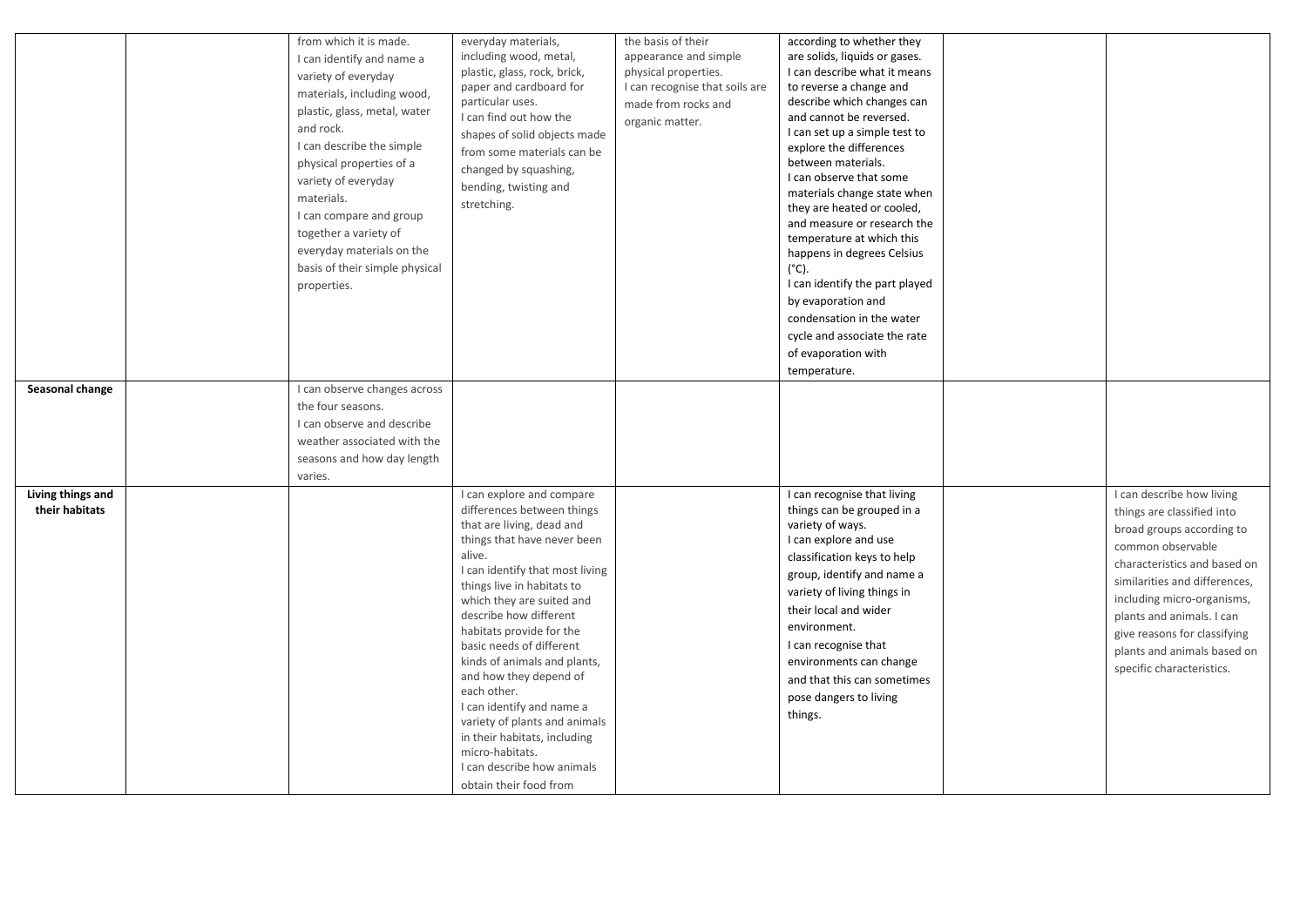|                   |  | plants and other animals,    |                                                         |                                                         |                                |                                                             |
|-------------------|--|------------------------------|---------------------------------------------------------|---------------------------------------------------------|--------------------------------|-------------------------------------------------------------|
|                   |  | using the idea of a simple   |                                                         |                                                         |                                |                                                             |
|                   |  | food chain, and identify and |                                                         |                                                         |                                |                                                             |
|                   |  | name different sources of    |                                                         |                                                         |                                |                                                             |
|                   |  | food.                        |                                                         |                                                         |                                |                                                             |
|                   |  |                              |                                                         |                                                         |                                |                                                             |
| Light             |  |                              | I can recognise that they<br>need light in order to see |                                                         |                                | I can recognise that light<br>appears to travel in straight |
|                   |  |                              | things and that dark is the                             |                                                         |                                | lines.                                                      |
|                   |  |                              | absence of light.                                       |                                                         |                                | I can use the idea that light                               |
|                   |  |                              | I have noticed that light is                            |                                                         |                                | travels in straight lines to                                |
|                   |  |                              | reflected from surfaces.                                |                                                         |                                | explain that objects are seen                               |
|                   |  |                              | I can recognise that light                              |                                                         |                                | because they give out or                                    |
|                   |  |                              | from the sun can be                                     |                                                         |                                | reflect light into the eye.                                 |
|                   |  |                              | dangerous and that there                                |                                                         |                                | I can explain that we see                                   |
|                   |  |                              | are ways to protect my eyes.                            |                                                         |                                | things because light travels                                |
|                   |  |                              | I recognise that shadows are                            |                                                         |                                | from light sources to our                                   |
|                   |  |                              | formed when the light from                              |                                                         |                                | eyes or from light sources to                               |
|                   |  |                              | a light source is blocked by a                          |                                                         |                                | objects and then to our                                     |
|                   |  |                              | solid object.                                           |                                                         |                                | eyes.                                                       |
|                   |  |                              | I can find patterns in the                              |                                                         |                                | I can use the idea that light                               |
|                   |  |                              | way that the size of shadows                            |                                                         |                                | travels in straight lines to                                |
|                   |  |                              | change.                                                 |                                                         |                                | explain why shadows have                                    |
|                   |  |                              |                                                         |                                                         |                                | the same shape as the                                       |
|                   |  |                              |                                                         |                                                         |                                | objects that cast them.                                     |
| Sound             |  |                              |                                                         | I can identify how sounds                               |                                |                                                             |
|                   |  |                              |                                                         | are made, associating some                              |                                |                                                             |
|                   |  |                              |                                                         | of them with something                                  |                                |                                                             |
|                   |  |                              |                                                         | vibrating.                                              |                                |                                                             |
|                   |  |                              |                                                         | I can recognise that                                    |                                |                                                             |
|                   |  |                              |                                                         | vibrations from sounds                                  |                                |                                                             |
|                   |  |                              |                                                         | travel through a medium to                              |                                |                                                             |
|                   |  |                              |                                                         | the ear.                                                |                                |                                                             |
|                   |  |                              |                                                         | I can find patterns between                             |                                |                                                             |
|                   |  |                              |                                                         | the pitch of a sound and<br>features of the object that |                                |                                                             |
|                   |  |                              |                                                         | produced it.                                            |                                |                                                             |
|                   |  |                              |                                                         | I can find patterns between                             |                                |                                                             |
|                   |  |                              |                                                         | the volume of a sound and                               |                                |                                                             |
|                   |  |                              |                                                         | the strength of the                                     |                                |                                                             |
|                   |  |                              |                                                         | vibrations that produced it.                            |                                |                                                             |
|                   |  |                              |                                                         | I can recognise that sounds                             |                                |                                                             |
|                   |  |                              |                                                         | get fainter as the distance                             |                                |                                                             |
|                   |  |                              |                                                         | from the sound source                                   |                                |                                                             |
|                   |  |                              |                                                         | increases.                                              |                                |                                                             |
| <b>Forces and</b> |  |                              | I can compare how things                                |                                                         | I can explain that             |                                                             |
| <b>Magnets</b>    |  |                              | move on different surfaces.                             |                                                         | unsupported objects fall       |                                                             |
|                   |  |                              | I notice that some forces                               |                                                         | towards the Earth because      |                                                             |
|                   |  |                              | need contact between two                                |                                                         |                                |                                                             |
|                   |  |                              |                                                         |                                                         | of the force of gravity acting |                                                             |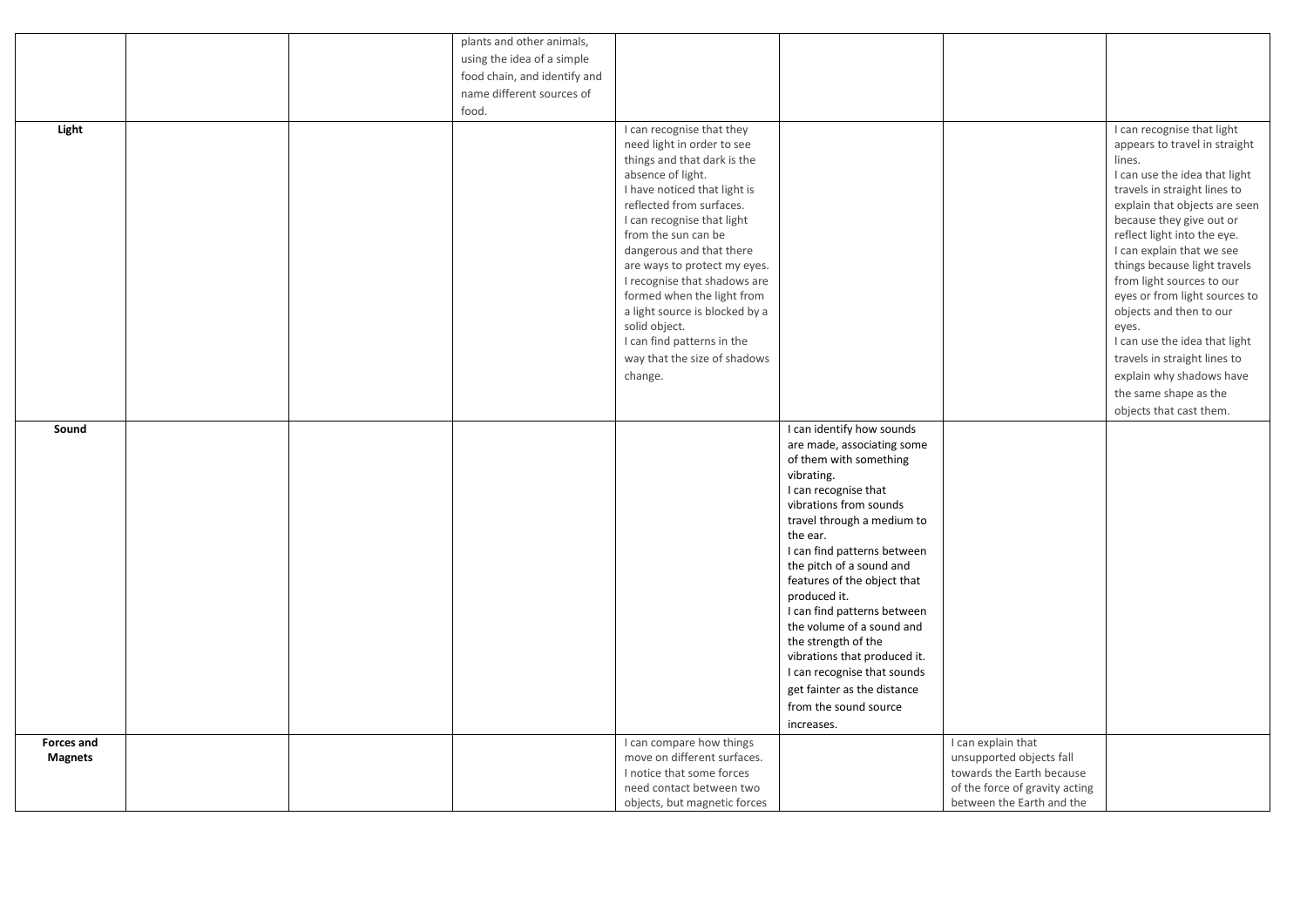|             |  | can act at a distance.        |                               | falling object.               |                               |
|-------------|--|-------------------------------|-------------------------------|-------------------------------|-------------------------------|
|             |  | I can observe how magnets     |                               | I can identify the effects of |                               |
|             |  | attract or repel each other   |                               | air resistance, water         |                               |
|             |  | and attract some materials    |                               | resistance and friction that  |                               |
|             |  | and not others.               |                               | act between moving            |                               |
|             |  | I can compare and group       |                               | surfaces.                     |                               |
|             |  | together a variety of         |                               | I can recognise that some     |                               |
|             |  | everyday materials on the     |                               | mechanisms, including         |                               |
|             |  | basis of whether they are     |                               |                               |                               |
|             |  | attracted to a magnet, and    |                               | levers, pulleys and gears,    |                               |
|             |  | identify some magnetic        |                               | allow a smaller force to have |                               |
|             |  | materials.                    |                               | a greater effect.             |                               |
|             |  | I can describe magnets as     |                               |                               |                               |
|             |  | having two poles.             |                               |                               |                               |
|             |  | I can predict whether two     |                               |                               |                               |
|             |  | magnets will attract or repel |                               |                               |                               |
|             |  | each other, depending on      |                               |                               |                               |
|             |  | which poles are facing.       |                               |                               |                               |
|             |  | I can suggest improvements    |                               |                               |                               |
|             |  | and predictions for further   |                               |                               |                               |
|             |  | test.                         |                               |                               |                               |
|             |  | I can explain how the         |                               |                               |                               |
|             |  | muscular and skeletal         |                               |                               |                               |
|             |  | systems work together to      |                               |                               |                               |
|             |  | create movement.              |                               |                               |                               |
|             |  | I can explain different ways  |                               |                               |                               |
|             |  | that I can sort the same      |                               |                               |                               |
|             |  | group of materials and        |                               |                               |                               |
|             |  | explain my reasons.           |                               |                               |                               |
|             |  |                               |                               |                               |                               |
|             |  | I can explain why my          |                               |                               |                               |
|             |  | shadow changes when the       |                               |                               |                               |
|             |  | light source is moved closer  |                               |                               |                               |
|             |  | or further from the object.   |                               |                               |                               |
| Electricity |  |                               | I can identify common         |                               | I can associate the           |
|             |  |                               | appliances that run on        |                               | brightness of a lamp or the   |
|             |  |                               | electricity.                  |                               | volume of a buzzer with the   |
|             |  |                               | I can construct a simple      |                               | number and voltage of cells   |
|             |  |                               | series electrical circuit,    |                               | used in the circuit.          |
|             |  |                               | identifying and naming its    |                               | I can compare and give        |
|             |  |                               | basic parts, including cells, |                               | reasons for variations in how |
|             |  |                               | wires, bulbs, switches and    |                               | components function,          |
|             |  |                               | buzzers.                      |                               | including the brightness of   |
|             |  |                               | I can identify whether or not |                               | bulbs, the loudness of        |
|             |  |                               | a lamp will light in a simple |                               | buzzers and the on/off        |
|             |  |                               | series circuit, based on      |                               | position of switches.         |
|             |  |                               | whether or not the lamp is    |                               | I can use recognised symbols  |
|             |  |                               | part of a complete loop with  |                               | when representing a simple    |
|             |  |                               | a battery.                    |                               | circuit in a diagram.         |
|             |  |                               | I can recognise that a switch |                               |                               |
|             |  |                               | opens and closes a circuit    |                               |                               |